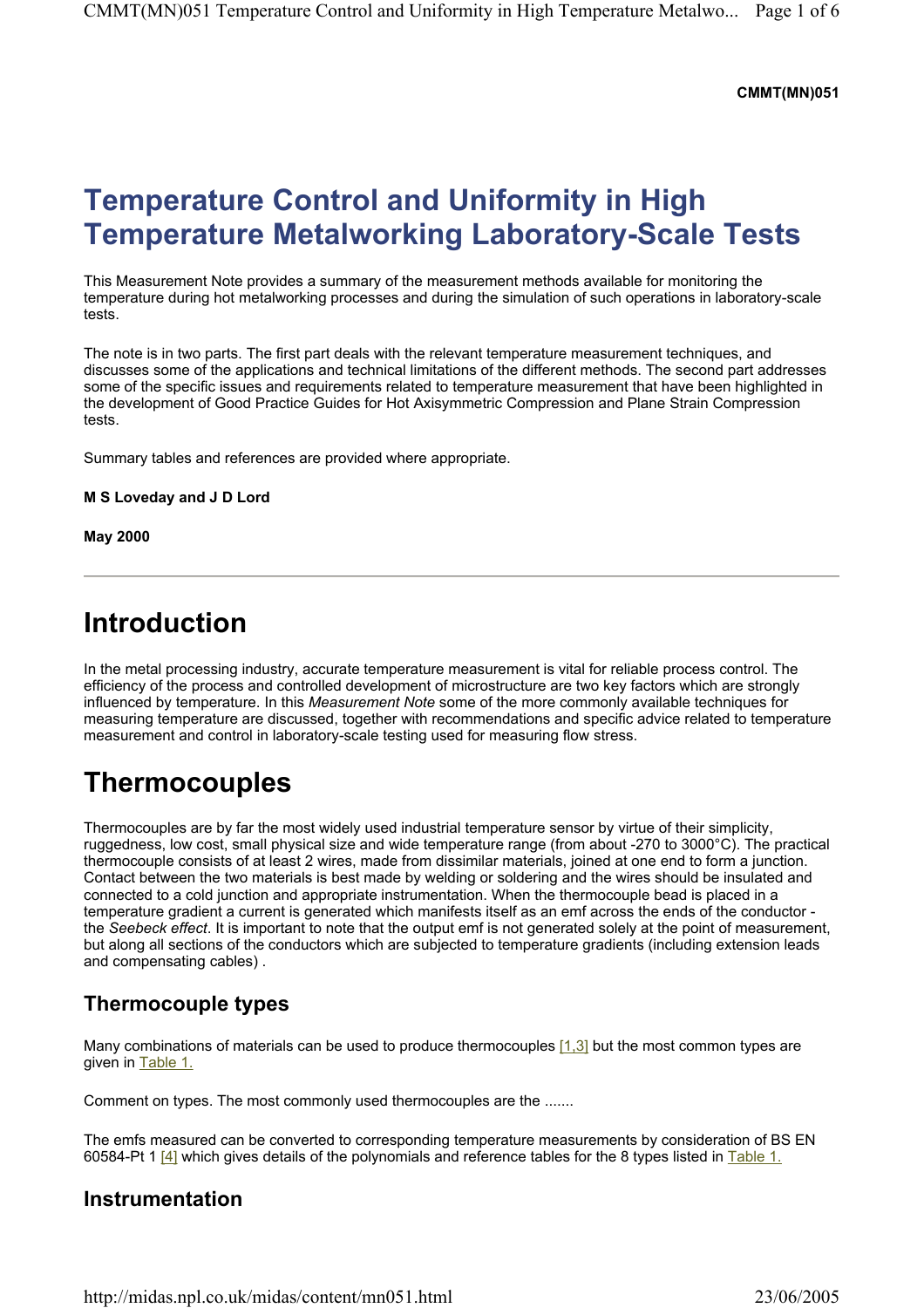The magnitude of the emfs generated range from ~10 $\mu$ V/°C for Type S to a maximum of ~80 $\mu$ V/°C for Type E thermocouples. The simplest form of emf measuring device is the moving coil meter. Chart recorders can be used for the continuous recording of temperature, but most laboratory thermocouple measurements are now made using digital voltmeters (DVM), many of which are capable of 0.1µV resolution.

Direct readings of temperature can be achieved using digital thermometers. Some use Pt100, thermistor or diode sensors, but most use Type T or K thermocouple probes which can give readings to 0.1°C up to 200°C and ±1°C at higher temperatures.

All instrumentation should be calibrated annually to the appropriate NAMAS certification.

#### **Reference Junctions**

A reference junction should be used for accurate temperature measurement. The reference junction is usually maintained at 0°C (a 'cold junction'), but it can be fixed at some other temperature and, indeed, for multiple thermocouple installations it is often easier to maintain the reference junctions at some high temperature by placing them in a furnace or temperature cabinet. In modern digital temperature indicators a reference junction, based on a semiconductor thermo-electric cooling device, is often incorporated into the instrument itself.

### **Attachment**

To ensure reliable heat transfer, the thermocouple junction must be in intimate physical contact with the object. A thermocouple can be attached to the surface of an object or specimen by wire or high temperature glass tape, but spot welding or soldering offers a more permanent solution. If the thermocouple is located inside a component or testpiece, precautions should be taken to ensure that the tolerances of the hole are such that good physical contact exists between the thermocouple bead and the bulk metal. Protective sheaths may be used to prevent mechanical and environmental damage to the wires and cables.

### **Calibration**

As supplied, thermocouple wires are usually guaranteed to give an output within specified tolerances. For example, types R and S are usually quoted to  $\pm 1^{\circ}$ C at the gold melting point (1064.18°C) whereas type K might be supplied to  $\pm 4^{\circ}$ C or  $\pm 7.5^{\circ}$ C at 1000°C depending on the particular classification of wire. This only gives an indication of the accuracy of the measurement and it is still recommended that separate calibration tests are carried out for each complete thermocouple (including all wires, extension cables and instrumentation). Calibration is best carried out by comparison against a standard reference thermometer which is directly traceable to ITS-90 (the International Temperature Scale, 1990) and national primary standards. The typical reference device used is a Pt resistance thermometer or radiation pyrometer. In-house calibration can be acheived if a suitably calibrated transfer device exists, calibrated directly from the national standard or to appropriate NAMAS certification.

For thermocouples used to monitor temperature over a period of time, calibration should be checked annually.

In general materials testing and the tests described in the *Good Practice Guides* [6,7] for measuring flow stress the thermocouples are often damaged or destroyed during the test. If the thermocouple is repaired or a new thermocouple is used for each test it is important that it is calibrated before use. Prior to calibration, the thermocouple should be annealed to remove any inhomogeneities introduced through manufacture and mechanical strain.

# **Radiation Thermometry**

A variety of types of radiation thermometers exist  $[8,9]$ , but the three most popular include:

- Disappearing filament pyrometer
- Infrared thermometers
- $\bullet$  Thermal imaging sytems

The disappearing filament pyrometer is still used for high temperature measurements where there is sufficient visible radiation. The eye is a very sensitive comparator and with this device the temperature and brightness of the filament is adjusted to match an image of the source. Temperatures in the range 700-3000°C can be measured to  $\pm$  5°C at 1000°C, but these types of device have largely been superceded by direct reading and automatic instruments.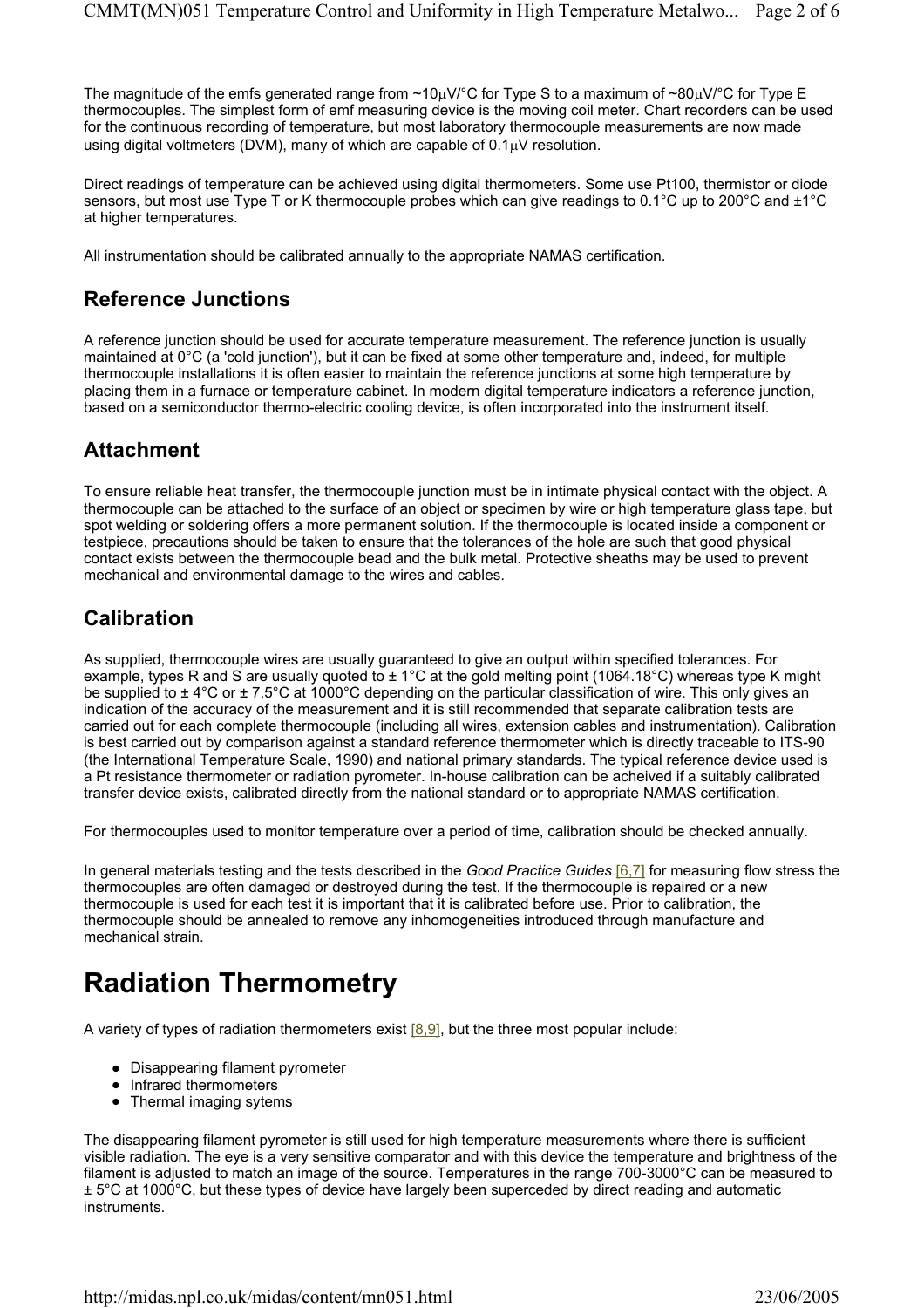The application of radiation thermometry has increased dramatically with the development of silicon photodiodes and pyroelectric detectors. Silicon photodiodes are suitable for measuring temperatures between 600 and 3000°C with a typical uncertainty of ±1°C. The devices have a very fast response and are suitable for controlling automatic processes where feedback on the variation of temperature is required.

Thermal imaging systems use a special form of radiation thermometer, where a full field image of an object is built up by an array of detectors. They are particularly useful for identifying hot spots and temperature differences but accurate values of emiossivity are required for the best results.

A further important parameter to consider when selecting a radiation thermometer for a particular application is that of target size. Large errors will result if the target does not fill completely the field of view of the instrument.

### **Emissivity**

Emissivity is the ratio of the intensity of the radiation emitted by an object to that emitted by a perfect radiator or "blackbody" at the same temperature. Values of emissivity lie between 0 for a perfect reflector to 1 for a blackbody, and for a given surface the emissivity depends on the wavelength, temperature, surface preparation and surface coatings. One of the main problems in measuring temperature with a radiation thermometer arises from the uncertainty associated with the emissivity of the object being measured. As an example, the emissivity of steel using a detector operating at a wavelength of 2µm varies from 0.2 in the polished condition, to 0.25 - 0.3 as rolled and 0.75 - 0.85 if oxidized [10].

Typical errors in the temperature measurement arising from a 10% error in the emissivity at 1000 and 1500°C are 23 and 44°C respectively. Such large errors are potentially critical in some materials processing where the microstructure and flow stress are strongly temperature dependent. process. In metalworking, the build up of oxide scale on the surface of the workpiece can have a considerable effect on the value of emissivity.

### **Calibration**

Calibration tests can be carried out on the material or specimen of interest by direct comparison with a suitably calibrated thermocouple. It should be possible to correct for emissivity by ..

The major advantages of radiation thermometry are the ease of use and non-contact measurement. The speed of response is largely determined by the detector and it is possible to measure rapidly changing temperatures or the temperature of a rapidly moving object. However, if the emissivity of the source is variable or unknown considerable errors can result, and the instrument reading may also be susceptible to refelcted radiation and absorption by the intervening medium.

# **Other Techniques**

- Digital Thermometers
- Novel transducers including semiconductors, magnetic and acoustic methods, fibre optics and quartz crystal thermometers
- Laser techniques

There are still only relatively few cases where laser-based techniques are used on a routine basis for monitoring production processes. Materials processing - which includes hot metalworking - is an important example. In the plant, contact thermometry is often impractical because of moving materials, contamination and access and whilst conventional non-contact radiation thermometry is attractive (and extensively used) there are problems with emissivity and background radiation . Laser techniques have the potential to eliminate the uncertainties associated with these factors.

### **Temperature Measurement In Laboratory Tests**

Recommendations regarding temperature measurement in high temperature mechanical testing already exist [5]. Further guidelines related to the hot axisymmetric compression [6] and plane strain compression tests [7] have been developed as part of the current work.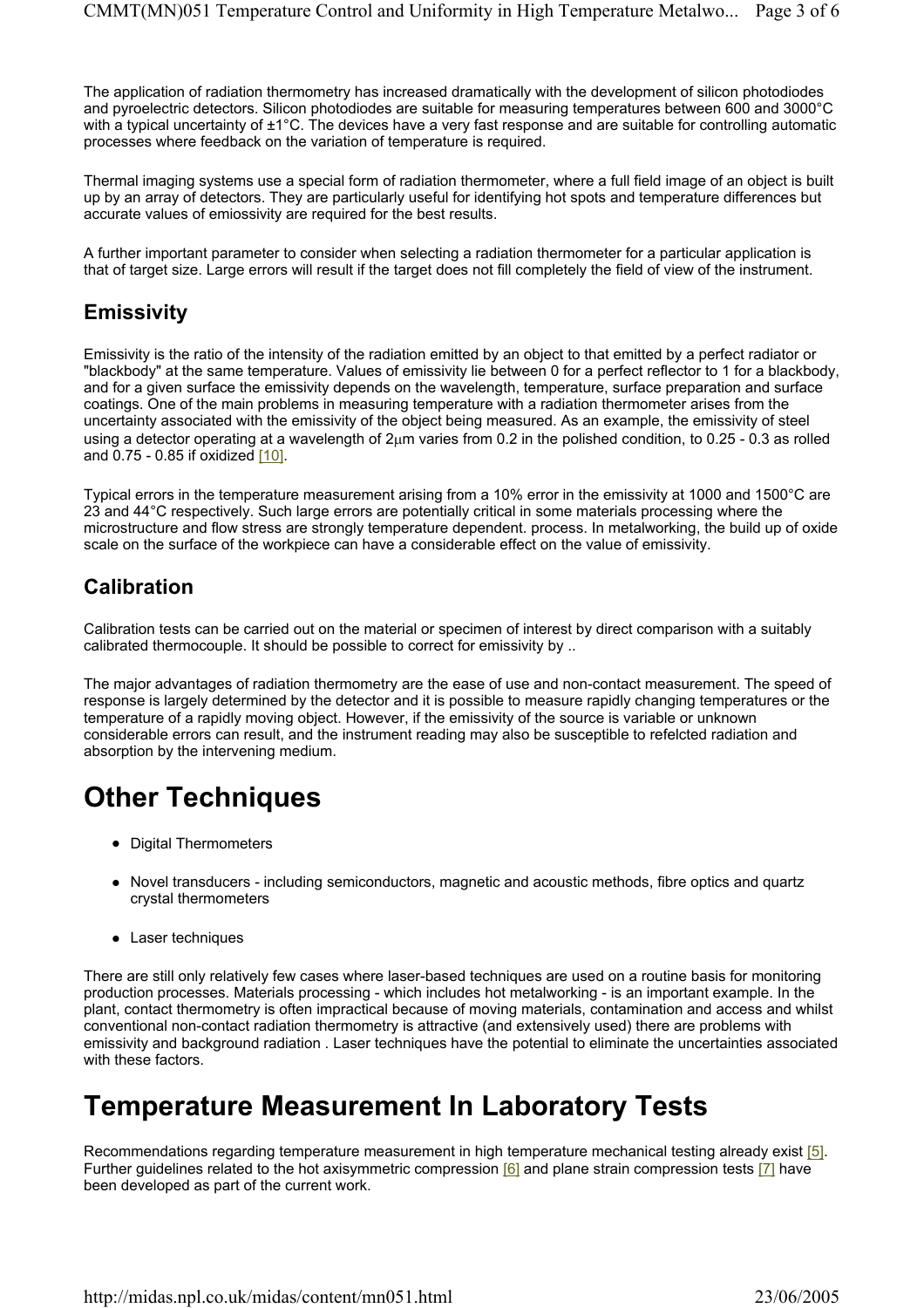#### **Temperature Gradients**

The *Good Practice Guides* on hot axisymmetric compression and plane strain compression testing [6,7] recommend that the uniformity of temperature along the testpiece should be checked before a series of tests, and at regular intervals not exceeding 100 tests. This can be carried out using a dummy specimen with a number of thermocouples positioned along the gauge length. The recommended maximum variation in indicated temperature along the testpiece and the deviation from the specified test temperature for hot axisymmetric compression testing [6], plane strain compression testing [7], high temperature tensile, low cycle fatigue and creep [5] are given in Table 2. These values are based on experience and the results of a survey and intercomparison exercise. Because flow stress is sensitive to temperature measurement it is important to reduce the uncertainty in temperature in the testpiece and additional work is ongoing to examine whether these figures can be refined.

#### **Table 2: Recommended temperature tolerances for hot axisymmetric compression (AC), Plane strain compression (PSC), hot tensile, creep and low cycle fatigue testing [5-7].**

|                                 | <b>Test Temp</b><br>$(^{\circ}C)$ | <b>Spatial Variation</b><br>$(^{\circ}C)$ | <b>Precision</b><br>$(^{\circ}C)$ |
|---------------------------------|-----------------------------------|-------------------------------------------|-----------------------------------|
| <b>AC</b>                       | < 800                             | ±10                                       | ±10                               |
|                                 | > 800                             | ±10                                       | ±10                               |
| <b>PSC</b>                      | < 800                             | ±10                                       | 士                                 |
|                                 | > 800                             | ±10                                       | 士                                 |
| <b>Hot tensile</b>              | < 600                             |                                           |                                   |
|                                 | 600-800                           |                                           |                                   |
|                                 | 800-1000                          |                                           |                                   |
| <b>LCF</b><br>٠<br><b>Creep</b> | < 600                             |                                           | ± 3                               |
|                                 | 600-800                           |                                           | ± 4                               |
|                                 | 800-1000                          |                                           | ± 6                               |

Comment on spatial variation and precision ....

Thermocouples must be verified at intervals not exceeding one year over the complete working temperature range, and calibrated in accordance with BS 1041 Part 4: 1992.[3]

The accuracy of thermocouples can be affected by radio interference from induction coils. It is recommended therefore that they are not used as the only measurement system when induction heaters are used, and perhaps should be cross-referenced to pyrometry measurements or embedded thermocouples calibrated separately.

temp rise during processing

effect of temp on flow stress

### **Summary**

**Table 1: Characteristics of the main thermocouple types** 

| Thermocouple Designation   Type |                                              | Temp range<br>(°C) |
|---------------------------------|----------------------------------------------|--------------------|
| Type S                          | Platinum - 10% Rhodium/Platinum              | up to 1400         |
| Type R                          | Platinum - 13% Rhodium/Platinum              | up to 1400         |
| Type B                          | Platinum - 30% Rhodium/Platinum - 6% Rhodium | 600 to 1600        |
|                                 |                                              |                    |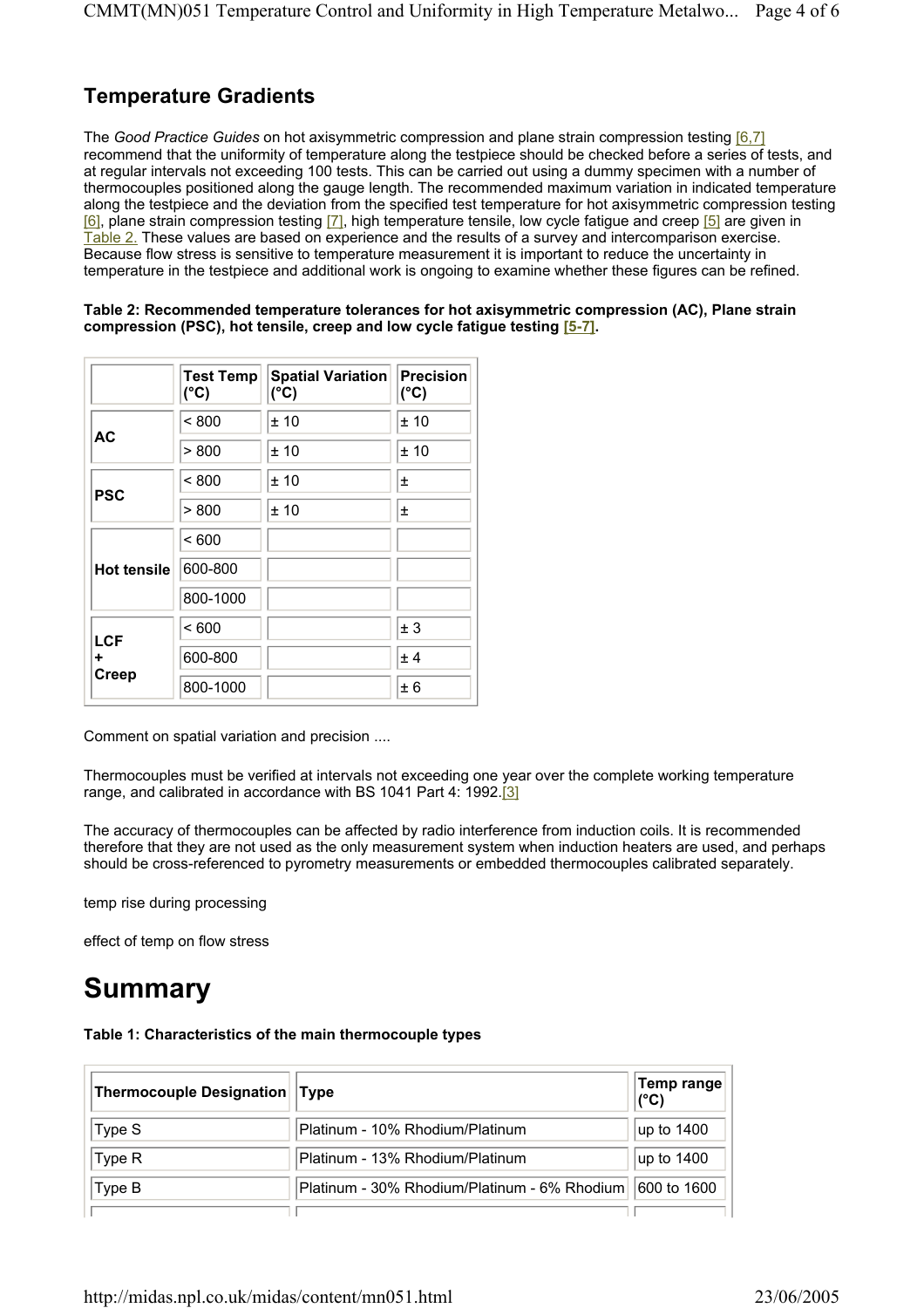| Type J | Iron/Copper - Nickel<br>(Iron/Constantan)                  | -210 to 800  |
|--------|------------------------------------------------------------|--------------|
| Type K | Nickel-Chromium/Nickel-Aluminium<br>(Chromel-Alumel)       | -250 to 1100 |
| Type T | Copper/Copper-Nickel<br>(Copper/Constantan)                | -250 to 400  |
| Type E | Nickel-Chromium/Copper-Nickel<br>(Nichrome/Constantan)     | -210 to 900  |
| Type N | Nickel-Chromium-Silicon/nickel-Silicon<br>(Nicrosil/Nisil) | up to 1250   |

## **Acknowledgement**

The research activities detailed in this Measurement Note have been carried out under the Material Measurements for Processing programme, funded by the Engineering Industries Directorate of the UK Department of Trade and Industry.

## **References**

- 1. *Manual on the Use of Thermocouples in Temperature Measurement.* ASTM STP 470A, American Society for Testing and Materials, Philadelphia
- 2. *Thermocouple Temperature Measurement.* P A Kinzie, John Wiley & Sons Inc. 1973
- 3. *Guide to the Selection and Use of Thermocouples,* BS1041:Part 4: 1992
- 4. BS EN 60584-Pt 1 (1996)
- 5. *Measurement of High Temperature Mechanical Properties of Materials,* M S Loveday, M F Day and B F Dyson, HMSO, 1982
- 6. *Measuring Flow Stress in Hot Axisymmetric Compression Tests* NPL Measurement Good Practice Guide No. 3, B Roebuck, J D Lord, R K Varma and M S Loveday. February 1997
- 7. *Measuring Flow Stress in Plane Strain Compression Tests* NPL Measurement Good Practice Guide. M S Lovedayet al .August 1999
- 8. *Theory and Practice of Radiation Thermometry,* edited by D P DeWitt and G D Nutter, Wiley Interscience, 1989.
- 9. *Guide to the Selection and Use of Radiation Pyrometers,* BS1041:Part 5: 1989
- 10. *NPL Course Notes on Temperature Measurement*

#### **For further information contact:**

Mr M S Loveday or Dr J D Lord Centre for Materials Measurement and Technology Tel: 020 8943 6340 Email: Jerry.Lord@npl.co.uk Email: Malcolm.Loveday@npl.co.uk Experts Link to Expert

National Physical Laboratory Queens Road **Teddington** Middlesex United Kingdom TW11 0LW

Tel: 020 8977 3222 Fax: 020 8943 6458